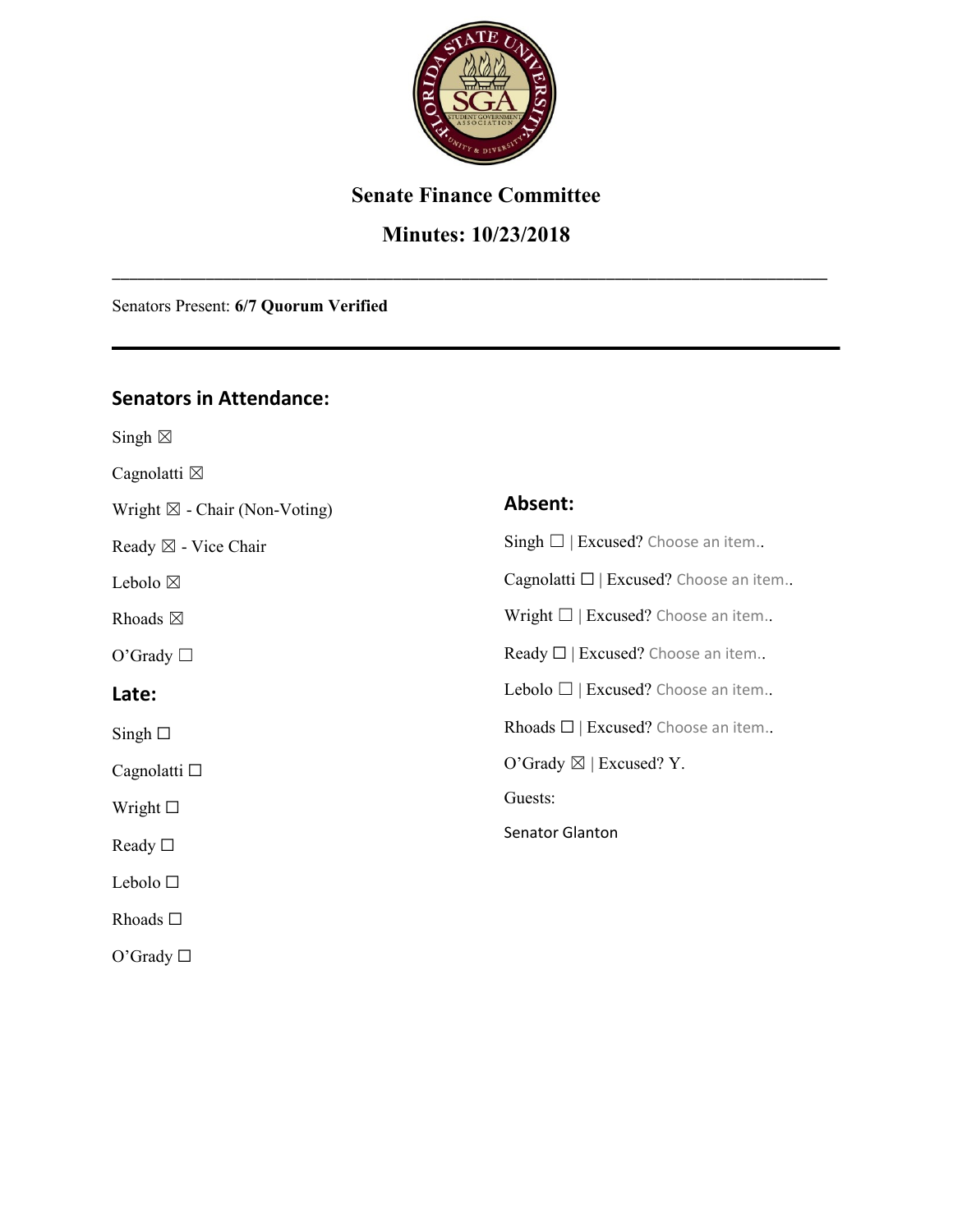# **Agenda: Meeting called to order 8:35 p.m. Approval of the minutes:**

Senator Lebolo moves to adopt the minutes.

Senator Rhoads seconds.

Minutes from 10/16/2018 were adopted.

# **Unfinished Business:**

None

# **New Business:**

# **RTAC Requests –**

# **Club Basketball**

RTAC decided to fund in the amount of (\$573) dollars.

Senator Singh moves to fund Club Basketball.

(If funding how much?) \$573.

Senator Lebolo seconds.

# **Vote**

Senator(s):

Cagnolatti: Yea ⊠ Nay □ Abstain □

Rhoads: Yea ⊠ Nay □ Abstain □

Lebolo: Yea ⊠ Nay □ Abstain □

Singh: Yea ⊠ Nay □ Abstain □

Ready: Yea ⊠ Nay □ Abstain □

The motion passed.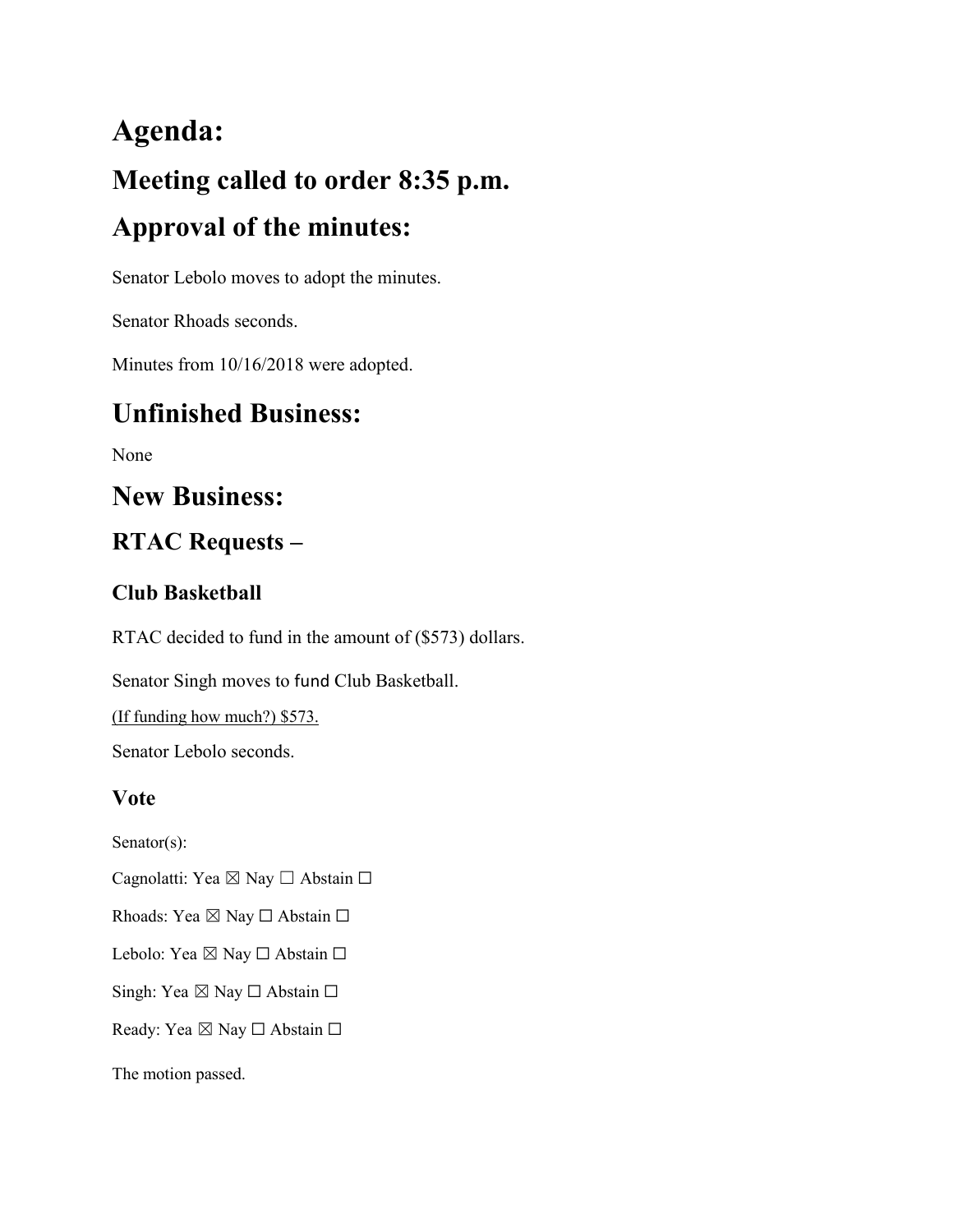Finance Committee passed RTAC's decision and decided to fund the request for \$573.

# **PAC Requests –**

# **MedLife Health**

PAC decided to fund in the amount of (500) dollars.

Senator Cagnolatti moves to fund MedLife Health.

(If funding how much?) \$500.

Senator Rhoads seconds.

### **Vote**

Senator(s):

Cagnolatti: Yea ⊠ Nay □ Abstain □

Rhoads: Yea ⊠ Nay □ Abstain □

Lebolo: Yea ⊠ Nay □ Abstain □

Singh: Yea ⊠ Nay □ Abstain □

Ready: Yea ⊠ Nay □ Abstain □

The motion passed.

Finance Committee passed PAC's decision and decided to fund the request for 500.

# **Big Sister Little Sister**

PAC decided to fund in the amount of (0) dollars.

Senator Cagnolatti moves to fund Big Sister Little Sister.

(If funding how much?) \$0.

Senator Rhoads seconds.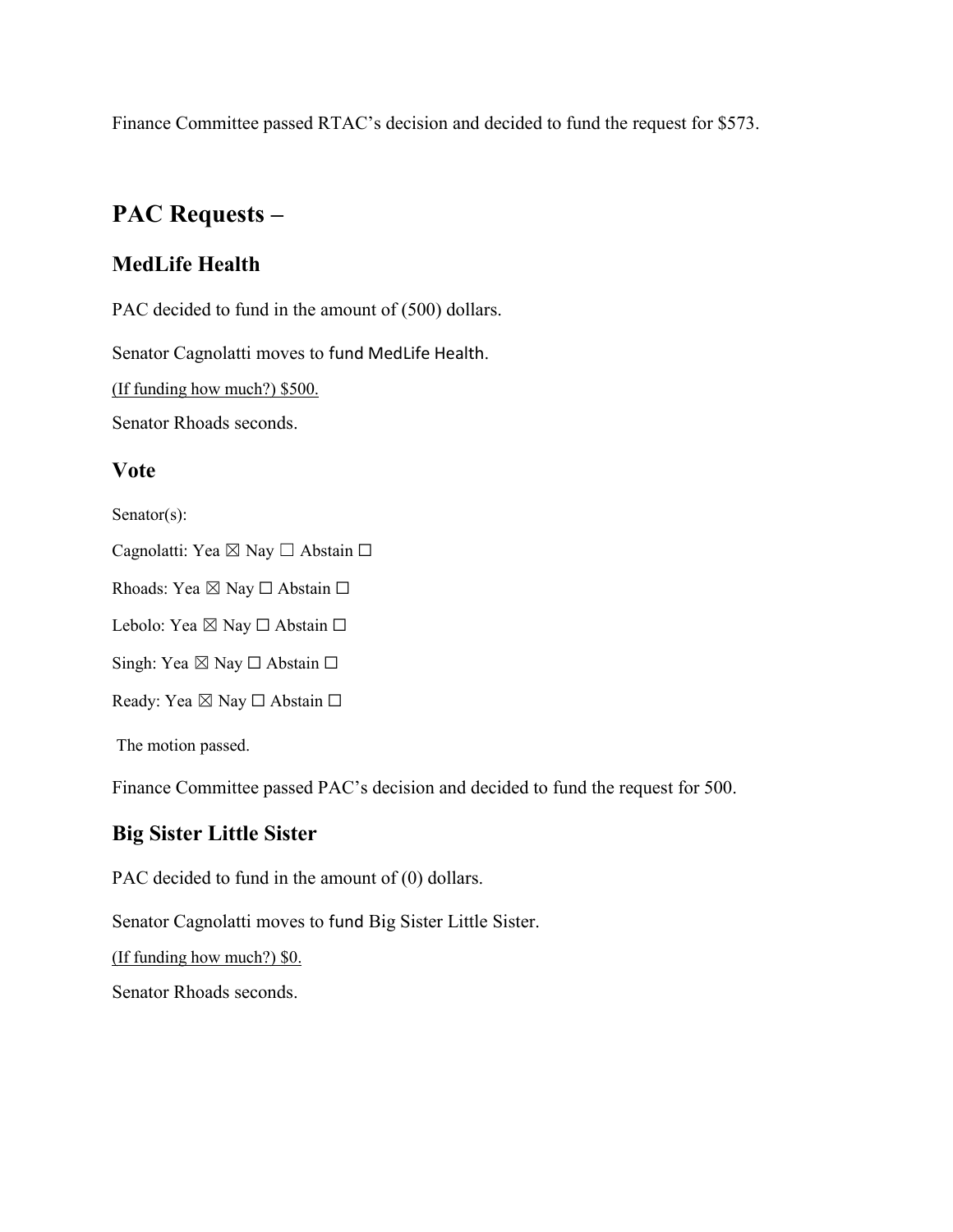#### **Vote**

Senator(s):

Cagnolatti: Yea ⊠ Nay □ Abstain □

Rhoads: Yea ⊠ Nay □ Abstain □

Lebolo: Yea ⊠ Nay □ Abstain □

Singh: Yea  $\boxtimes$  Nay  $\Box$  Abstain  $\Box$ 

Ready: Yea ⊠ Nay □ Abstain □

The motion passed.

Finance Committee passed PAC's decision and decided to fund the request for 0.

#### **Volunteer Tallahassee**

PAC decided to fund in the amount of (\$0) dollars.

Senator Lebolo moves to fund Volunteer Tallahassee.

(If funding how much?) \$0.

Senator Cagnolatti seconds.

#### **Vote**

Senator(s):

Cagnolatti: Yea ⊠ Nay □ Abstain □

Rhoads: Yea ⊠ Nay □ Abstain □

Lebolo: Yea ⊠ Nay □ Abstain □

Singh: Yea  $\boxtimes$  Nay  $\Box$  Abstain  $\Box$ 

Ready: Yea ⊠ Nay □ Abstain □

The motion passed.

Finance Committee passed PAC's decision and decided to fund the request for 0.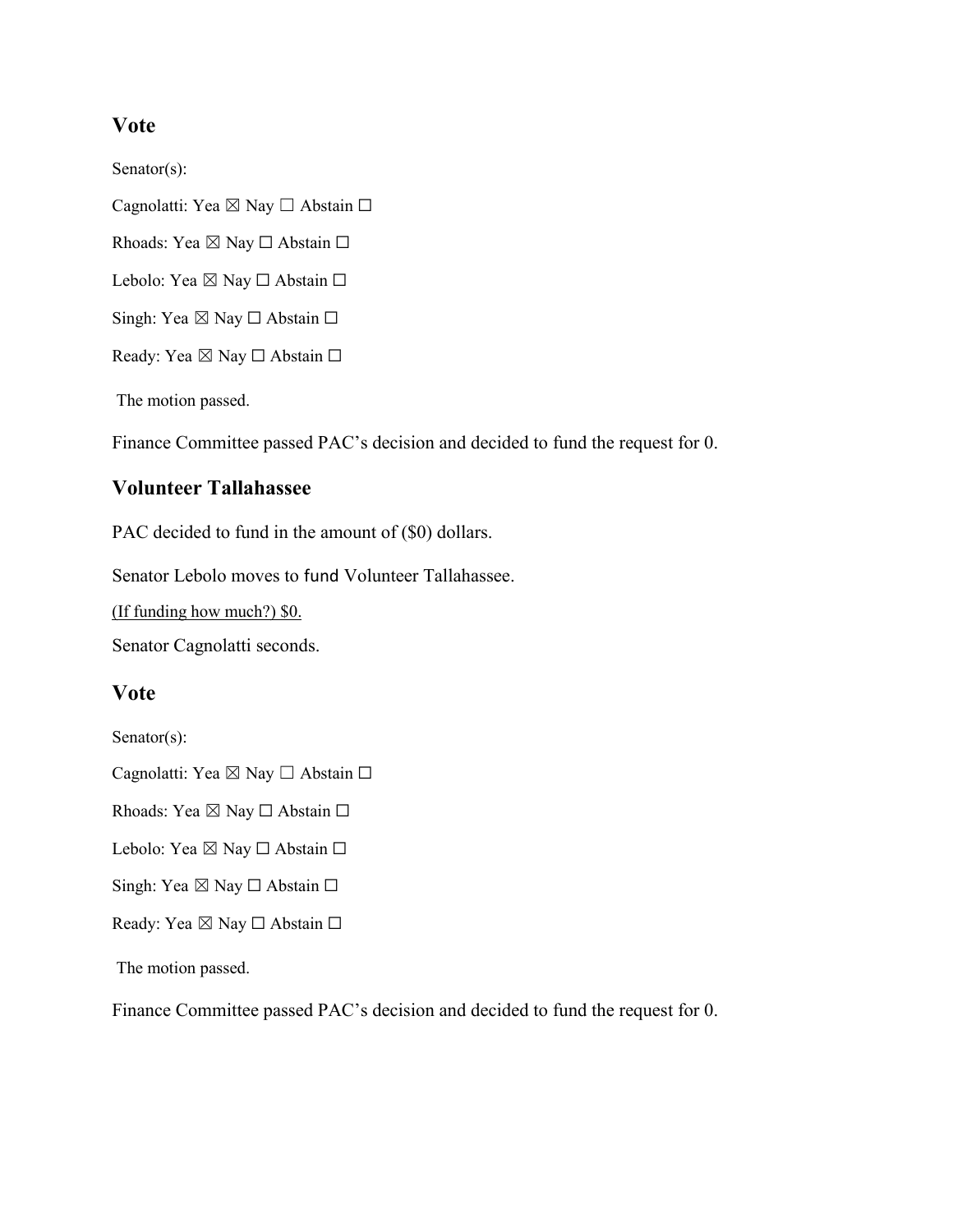#### **South Asian Student Association**

PAC decided to fund in the amount of (\$0) dollars.

Senator Singh moves to fund South Asian Student Association.

(If funding how much?) \$0.

Senator Cagnolatti seconds.

#### **Vote**

Senator(s):

Cagnolatti: Yea ⊠ Nay □ Abstain □

Rhoads: Yea ⊠ Nay □ Abstain □

Lebolo: Yea ⊠ Nay □ Abstain □

Singh: Yea  $\boxtimes$  Nay  $\Box$  Abstain  $\Box$ 

Ready: Yea ⊠ Nay □ Abstain □

The motion passed.

Finance Committee passed PAC's decision and decided to fund the request for 0.

# **College Republicans**

PAC decided to fund in the amount of (\$870) dollars.

Senator Lebolo moves to fund College Republicans.

(If funding how much?) \$870.

Senator Rhoads seconds.

#### **Vote**

Senator(s):

Cagnolatti: Yea ⊠ Nay □ Abstain □

Rhoads: Yea ⊠ Nay □ Abstain □

Lebolo: Yea ⊠ Nay □ Abstain □

Singh: Yea  $\boxtimes$  Nay  $\Box$  Abstain  $\Box$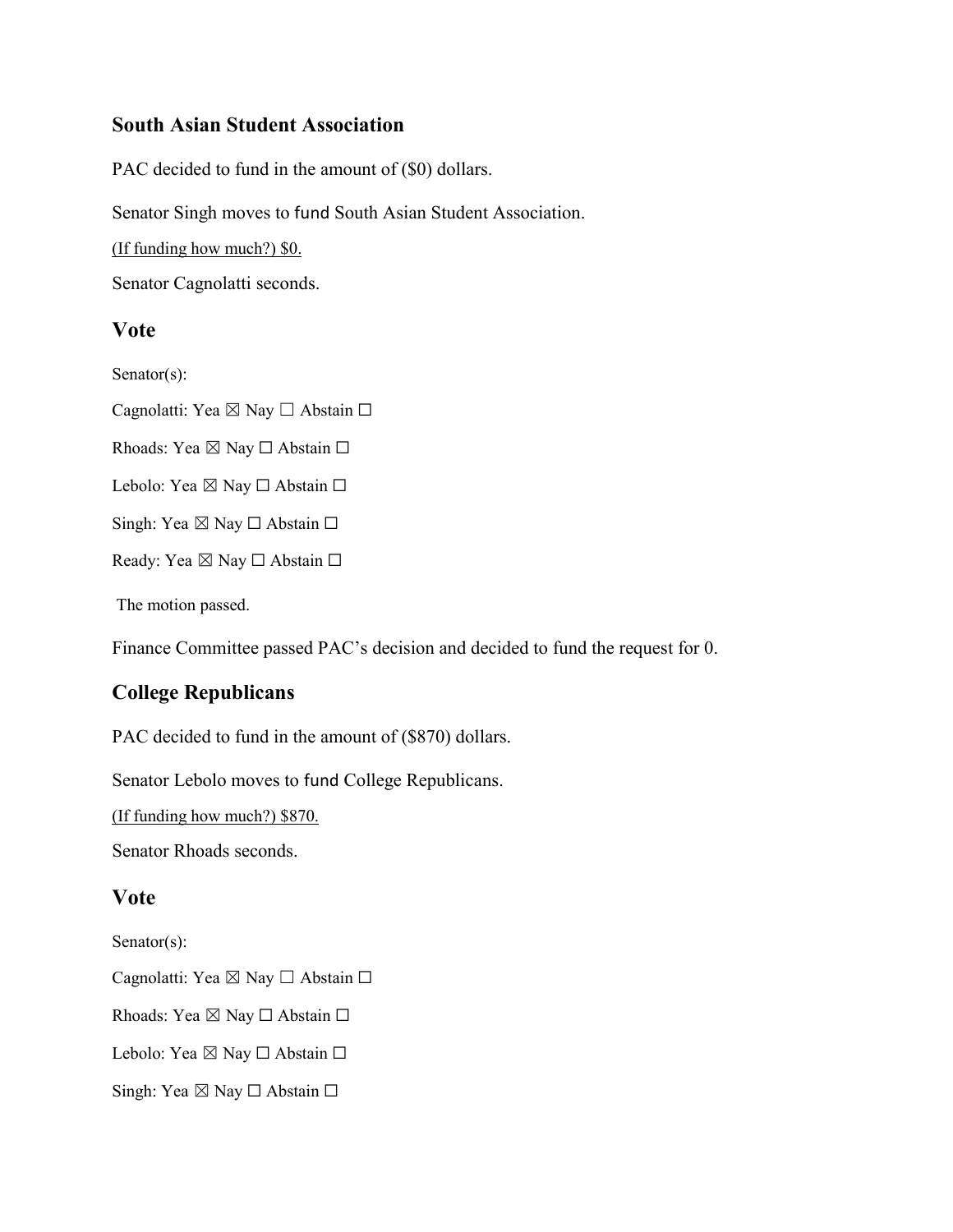Ready: Yea □ Nay □ Abstain ⊠

The motion passed.

Finance Committee passed PAC's decision and decided to fund the request for \$870.

#### **No Bears Allowed**

PAC decided to fund in the amount of (\$1373) dollars.

Senator Cagnolatti moves to fund No Bears Allowed.

(If funding how much?) \$873.

Senator Singh seconds.

Finance Tabled \$500 in funding for Contractual Services.

#### **Vote**

Senator(s):

Cagnolatti: Yea ⊠ Nay □ Abstain □

Rhoads: Yea ⊠ Nay □ Abstain □

Lebolo: Yea ⊠ Nay □ Abstain □

Singh: Yea ⊠ Nay □ Abstain □

Ready: Yea ⊠ Nay □ Abstain □

The motion passed.

Finance Committee amended RTAC's decision and decided to fund the request for \$873.

#### **Invest A Nole**

PAC decided to fund in the amount of (\$163) dollars.

Senator Rhoads moves to fund Invest A Nole.

(If funding how much?) \$210.

Senator Lebolo seconds.